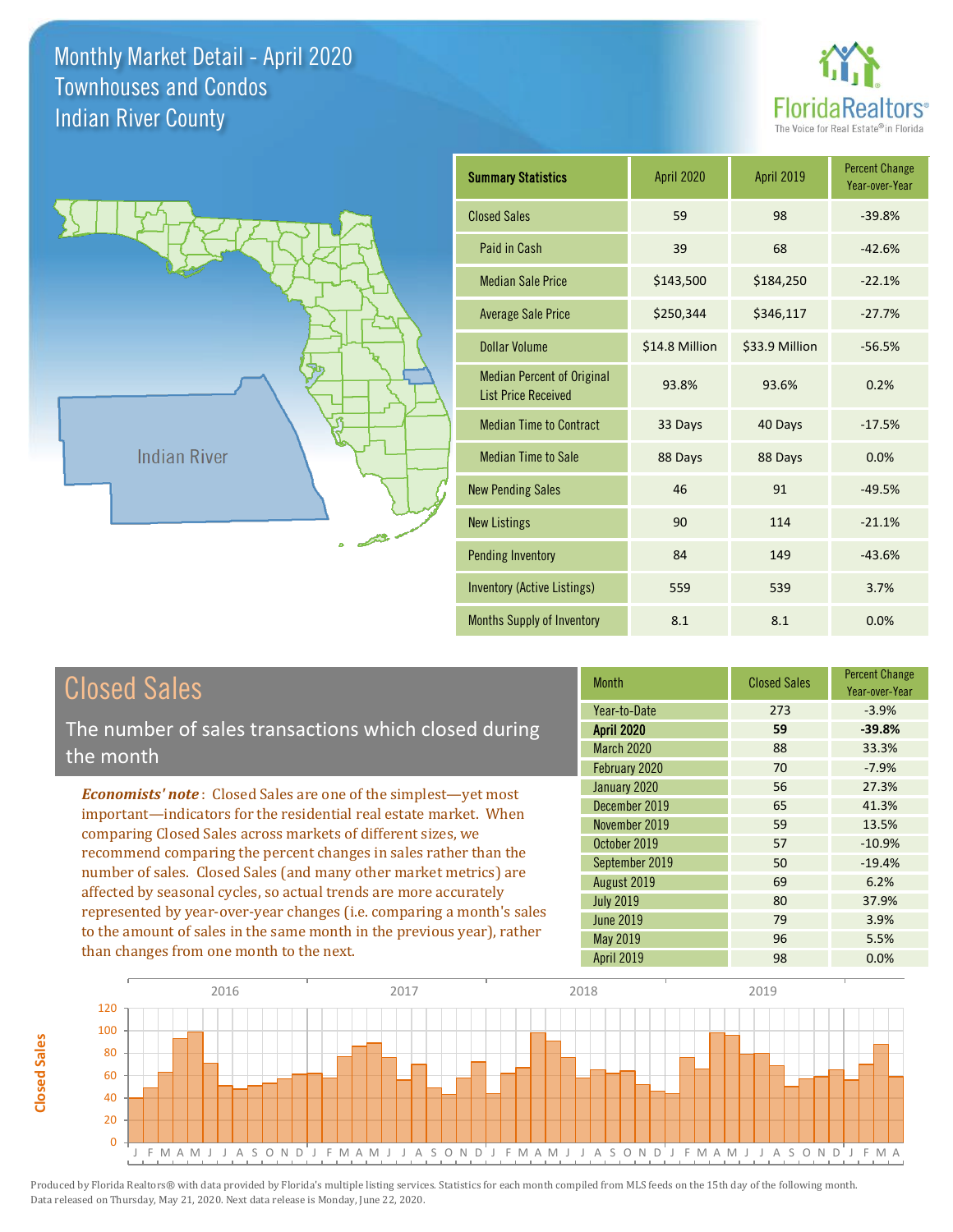this statistic should be interpreted with care.



50 -10.7%

| Cash Sales                                                                     | <b>Month</b>      | <b>Cash Sales</b> | <b>Percent Change</b><br>Year-over-Year |
|--------------------------------------------------------------------------------|-------------------|-------------------|-----------------------------------------|
|                                                                                | Year-to-Date      | 173               | $-14.8%$                                |
| The number of Closed Sales during the month in which                           | <b>April 2020</b> | 39                | $-42.6%$                                |
| buyers exclusively paid in cash                                                | <b>March 2020</b> | 58                | 23.4%                                   |
|                                                                                | February 2020     | 41                | $-28.1%$                                |
|                                                                                | January 2020      | 35                | 12.9%                                   |
|                                                                                | December 2019     | 45                | 45.2%                                   |
| <b>Economists' note:</b> Cash Sales can be a useful indicator of the extent to | November 2019     | 44                | 22.2%                                   |
| which investors are participating in the market. Why? Investors are            | October 2019      | 34                | 3.0%                                    |
| far more likely to have the funds to purchase a home available up front,       | September 2019    | 38                | 5.6%                                    |
| whereas the typical homebuyer requires a mortgage or some other                | August 2019       | 49                | 28.9%                                   |
| form of financing. There are, of course, many possible exceptions, so          | <b>July 2019</b>  | 51                | 18.6%                                   |

J F M A M J J A S O N D J F M A M J J A S O N D J F M A M J J A S O N D J F M A M J J A S O N D J F M A  $\Omega$ 20  $40$ 60 80 2016 2017 2018 2019

### Cash Sales as a Percentage of Closed Sales

The percentage of Closed Sales during the month which were Cash Sales

*Economists' note* : This statistic is simply another way of viewing Cash Sales. The remaining percentages of Closed Sales (i.e. those not paid fully in cash) each month involved some sort of financing, such as mortgages, owner/seller financing, assumed loans, etc.

| <b>Month</b>      | <b>Percent of Closed</b> | <b>Percent Change</b> |
|-------------------|--------------------------|-----------------------|
|                   | Sales Paid in Cash       | Year-over-Year        |
| Year-to-Date      | 63.4%                    | $-11.3%$              |
| <b>April 2020</b> | 66.1%                    | $-4.8%$               |
| <b>March 2020</b> | 65.9%                    | $-7.4%$               |
| February 2020     | 58.6%                    | $-21.9%$              |
| January 2020      | 62.5%                    | $-11.3%$              |
| December 2019     | 69.2%                    | 2.7%                  |
| November 2019     | 74.6%                    | 7.8%                  |
| October 2019      | 59.6%                    | 15.5%                 |
| September 2019    | 76.0%                    | 30.8%                 |
| August 2019       | 71.0%                    | 21.4%                 |
| <b>July 2019</b>  | 63.8%                    | $-13.9%$              |
| <b>June 2019</b>  | 63.3%                    | $-14.1%$              |
| <b>May 2019</b>   | 75.0%                    | 6.7%                  |
| <b>April 2019</b> | 69.4%                    | $-9.3%$               |

April 2019 **68** -9.3%

May 2019 72 2019

June 2019

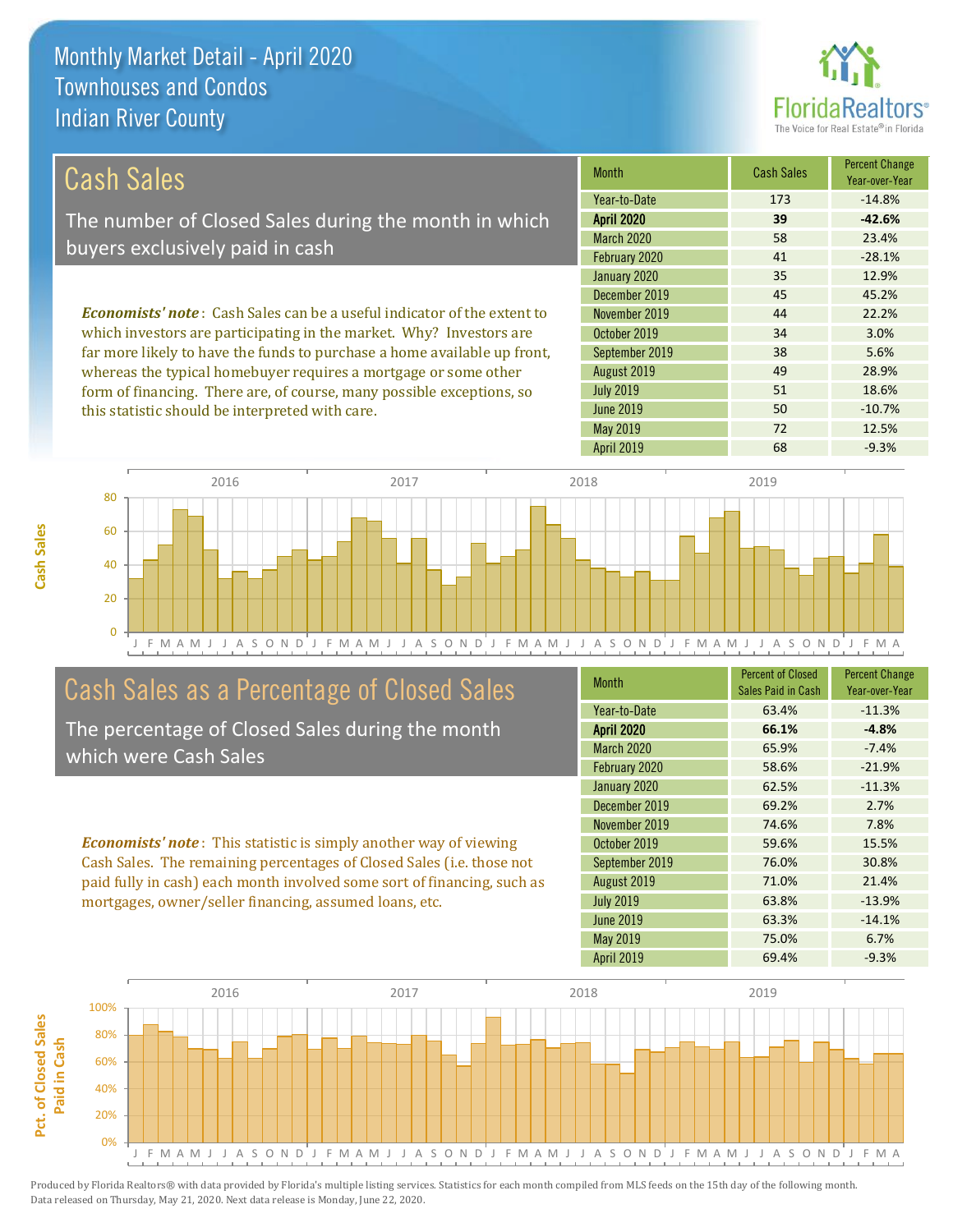

| <b>Median Sale Price</b>                                                  | <b>Month</b>      | <b>Median Sale Price</b> | <b>Percent Change</b><br>Year-over-Year |
|---------------------------------------------------------------------------|-------------------|--------------------------|-----------------------------------------|
|                                                                           | Year-to-Date      | \$167,000                | 1.2%                                    |
| The median sale price reported for the month (i.e. 50%                    | <b>April 2020</b> | \$143,500                | $-22.1%$                                |
| of sales were above and 50% of sales were below)                          | March 2020        | \$185,000                | 5.7%                                    |
|                                                                           | February 2020     | \$160,000                | 11.3%                                   |
|                                                                           | January 2020      | \$161,638                | 12.6%                                   |
| <b>Economists' note:</b> Median Sale Price is our preferred summary       | December 2019     | \$155,500                | 2.0%                                    |
| statistic for price activity because, unlike Average Sale Price, Median   | November 2019     | \$157,500                | $-5.1%$                                 |
| Sale Price is not sensitive to high sale prices for small numbers of      | October 2019      | \$140,000                | $-11.4%$                                |
| homes that may not be characteristic of the market area. Keep in mind     | September 2019    | \$153,500                | 7.9%                                    |
| that median price trends over time are not always solely caused by        | August 2019       | \$155,000                | 2.0%                                    |
| changes in the general value of local real estate. Median sale price only | <b>July 2019</b>  | \$154,250                | 5.3%                                    |
| reflects the values of the homes that sold each month, and the mix of     | <b>June 2019</b>  | \$152,900                | $-9.0%$                                 |
| the types of homes that sell can change over time.                        | May 2019          | \$204,000                | 45.7%                                   |
|                                                                           | <b>April 2019</b> | \$184,250                | 7.1%                                    |
| 2016<br>2017<br>\$250K                                                    | 2018              | 2019                     |                                         |
|                                                                           |                   |                          |                                         |



## Average Sale Price

The average sale price reported for the month (i.e. total sales in dollars divided by the number of sales)

*Economists' note* : Usually, we prefer Median Sale Price over Average Sale Price as a summary statistic for home prices. However, Average Sale Price does have its uses—particularly when it is analyzed alongside the Median Sale Price. For one, the relative difference between the two statistics can provide some insight into the market for higher-end homes in an area.

| <b>Month</b>      | <b>Average Sale Price</b> | <b>Percent Change</b><br>Year-over-Year |
|-------------------|---------------------------|-----------------------------------------|
| Year-to-Date      | \$268,899                 | $-10.6%$                                |
| <b>April 2020</b> | \$250,344                 | $-27.7%$                                |
| March 2020        | \$290,958                 | $-6.1%$                                 |
| February 2020     | \$232,388                 | 6.8%                                    |
| January 2020      | \$299,421                 | $-9.5%$                                 |
| December 2019     | \$322,464                 | 46.6%                                   |
| November 2019     | \$288,381                 | $-13.7%$                                |
| October 2019      | \$223,657                 | $-23.0%$                                |
| September 2019    | \$216,370                 | 4.0%                                    |
| August 2019       | \$211,180                 | $-9.7%$                                 |
| <b>July 2019</b>  | \$285,630                 | 29.3%                                   |
| <b>June 2019</b>  | \$298,420                 | 10.5%                                   |
| May 2019          | \$298,964                 | 44.5%                                   |
| April 2019        | \$346,117                 | $-7.9%$                                 |



Produced by Florida Realtors® with data provided by Florida's multiple listing services. Statistics for each month compiled from MLS feeds on the 15th day of the following month. Data released on Thursday, May 21, 2020. Next data release is Monday, June 22, 2020.

**Average Sale Price**

**Average Sale Price**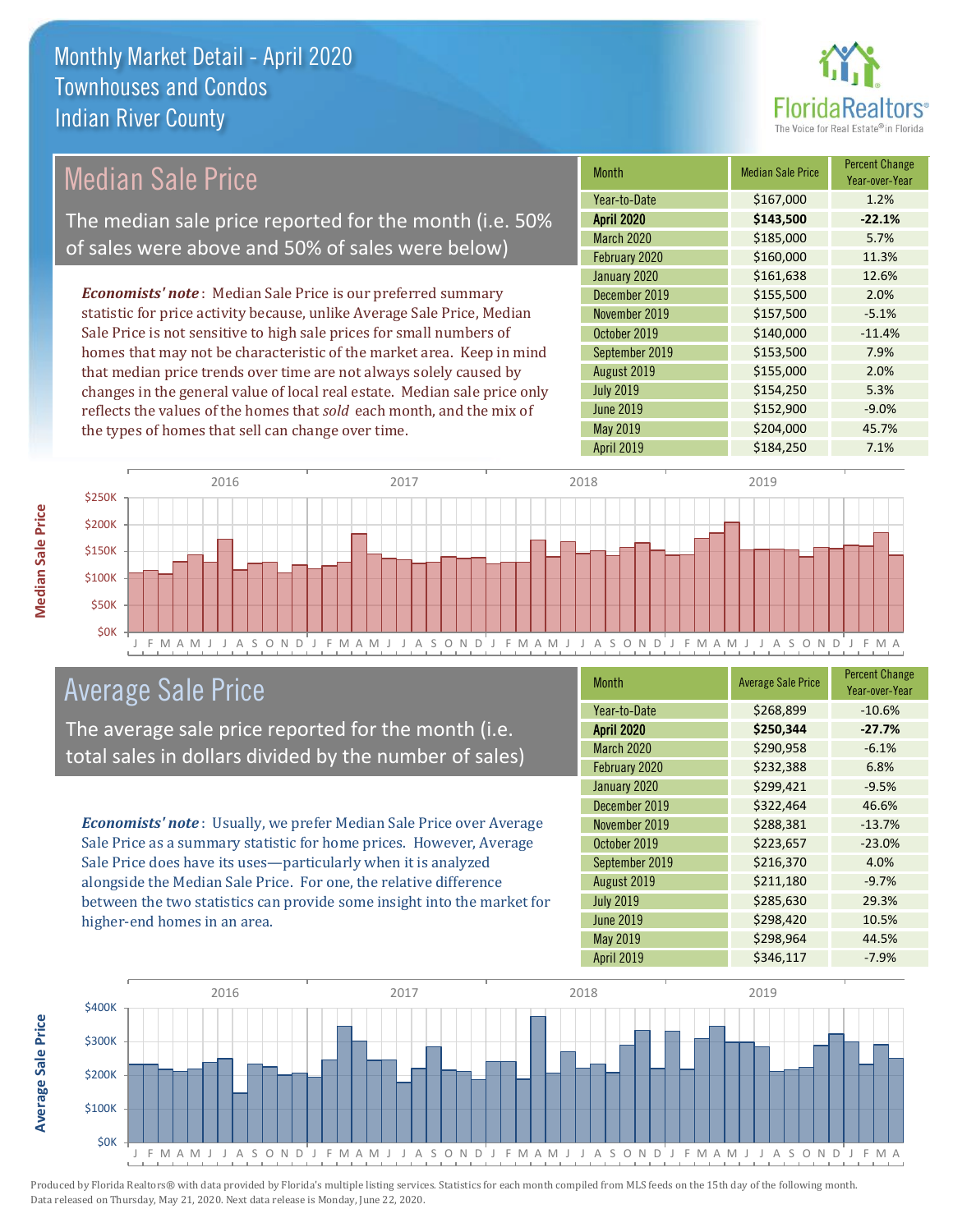

### Dollar Volume

The sum of the sale prices for all sales which closed during the month

*Economists' note* : Dollar Volume is simply the sum of all sale prices in a given time period, and can quickly be calculated by multiplying Closed Sales by Average Sale Price. It is a strong indicator of the health of the real estate industry in a market, and is of particular interest to real estate professionals, investors, analysts, and government agencies. Potential home sellers and home buyers, on the other hand, will likely be better served by paying attention to trends in the two components of Dollar Volume (i.e. sales and prices) individually.

| <b>Month</b>      | <b>Dollar Volume</b> | <b>Percent Change</b><br>Year-over-Year |
|-------------------|----------------------|-----------------------------------------|
| Year-to-Date      | \$73.4 Million       | $-14.1%$                                |
| <b>April 2020</b> | \$14.8 Million       | $-56.5%$                                |
| <b>March 2020</b> | \$25.6 Million       | 25.2%                                   |
| February 2020     | \$16.3 Million       | $-1.6%$                                 |
| January 2020      | \$16.8 Million       | 15.2%                                   |
| December 2019     | \$21.0 Million       | 107.1%                                  |
| November 2019     | \$17.0 Million       | $-2.1%$                                 |
| October 2019      | \$12.7 Million       | $-31.4%$                                |
| September 2019    | \$10.8 Million       | $-16.1%$                                |
| August 2019       | \$14.6 Million       | $-4.2%$                                 |
| <b>July 2019</b>  | \$22.9 Million       | 78.3%                                   |
| <b>June 2019</b>  | \$23.6 Million       | 14.9%                                   |
| May 2019          | \$28.7 Million       | 52.4%                                   |
| <b>April 2019</b> | \$33.9 Million       | $-7.9%$                                 |



## Median Percent of Original List Price Received

The median of the sale price (as a percentage of the original list price) across all properties selling during the month

*Economists' note* : The Median Percent of Original List Price Received is useful as an indicator of market recovery, since it typically rises as buyers realize that the market may be moving away from them and they need to match the selling price (or better it) in order to get a contract on the house. This is usually the last measure to indicate a market has shifted from down to up, so it is what we would call a *lagging* indicator.

| <b>Month</b>      | Med. Pct. of Orig.         | <b>Percent Change</b> |
|-------------------|----------------------------|-----------------------|
|                   | <b>List Price Received</b> | Year-over-Year        |
| Year-to-Date      | 93.5%                      | $-0.3%$               |
| <b>April 2020</b> | 93.8%                      | 0.2%                  |
| <b>March 2020</b> | 93.3%                      | 0.1%                  |
| February 2020     | 93.3%                      | $-0.6%$               |
| January 2020      | 93.7%                      | $-1.3%$               |
| December 2019     | 94.5%                      | 1.5%                  |
| November 2019     | 93.7%                      | $-0.7%$               |
| October 2019      | 94.3%                      | 0.0%                  |
| September 2019    | 93.2%                      | $-0.6%$               |
| August 2019       | 92.6%                      | $-2.0%$               |
| <b>July 2019</b>  | 93.1%                      | $-0.6%$               |
| <b>June 2019</b>  | 92.4%                      | $-1.1%$               |
| May 2019          | 93.8%                      | $-1.7%$               |
| <b>April 2019</b> | 93.6%                      | $-2.2%$               |

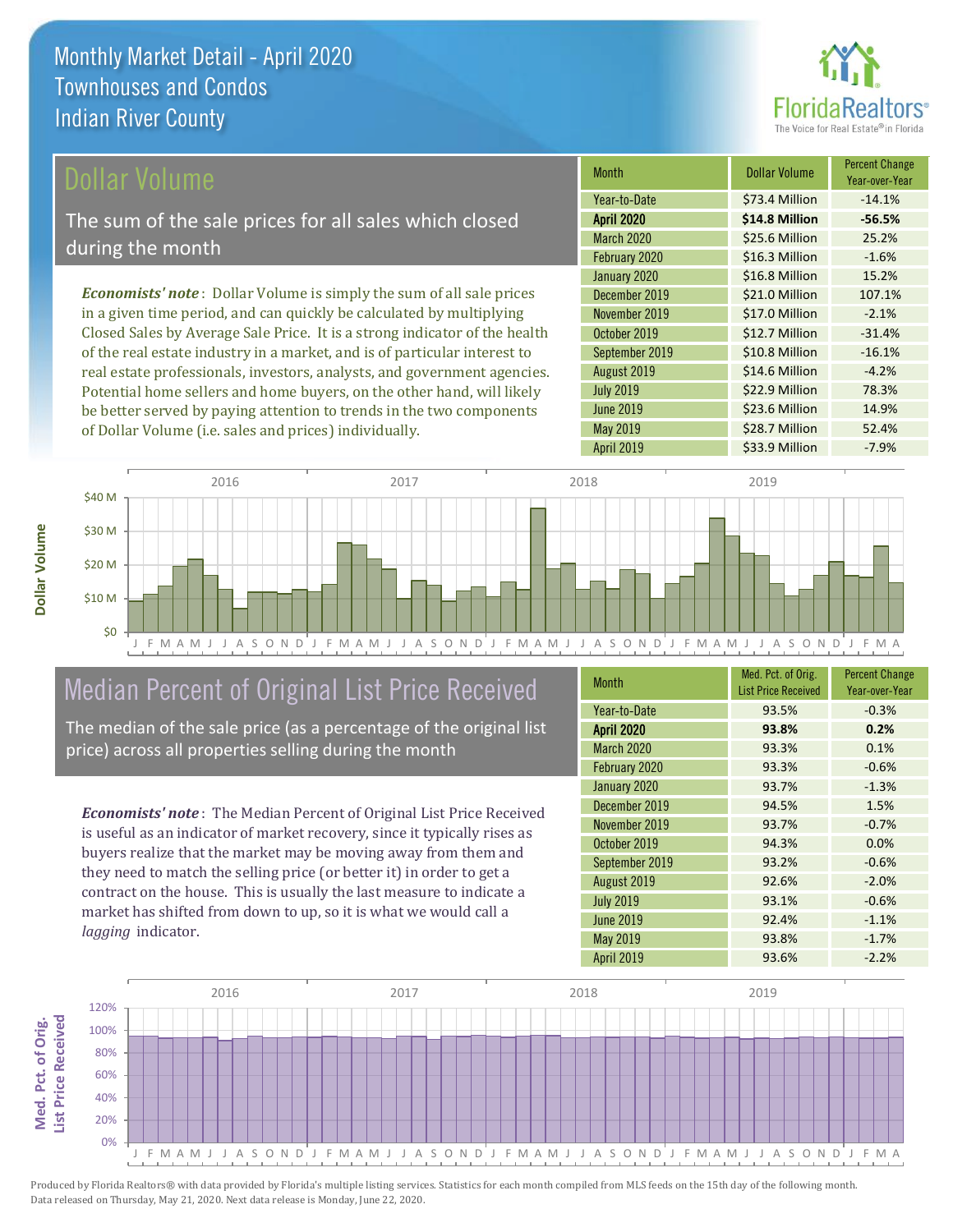

## Median Time to Contract

The median number of days between the listing date and contract date for all Closed Sales during the month

*Economists' note* : Like Time to Sale, Time to Contract is a measure of the length of the home selling process calculated for sales which closed during the month. The difference is that Time to Contract measures the number of days between the initial listing of a property and the signing of the contract which eventually led to the closing of the sale. When the gap between Median Time to Contract and Median Time to Sale grows, it is usually a sign of longer closing times and/or declining numbers of cash sales.

| Month             | <b>Median Time to</b><br>Contract | <b>Percent Change</b><br>Year-over-Year |
|-------------------|-----------------------------------|-----------------------------------------|
| Year-to-Date      | 68 Days                           | 21.4%                                   |
| <b>April 2020</b> | 33 Days                           | $-17.5%$                                |
| <b>March 2020</b> | 59 Days                           | $-11.9%$                                |
| February 2020     | 83 Days                           | 5.1%                                    |
| January 2020      | 75 Days                           | 29.3%                                   |
| December 2019     | 41 Days                           | $-21.2%$                                |
| November 2019     | 64 Days                           | $-5.9%$                                 |
| October 2019      | 52 Days                           | $-44.1%$                                |
| September 2019    | 106 Days                          | 158.5%                                  |
| August 2019       | 57 Days                           | $-5.0%$                                 |
| <b>July 2019</b>  | 84 Days                           | $-2.3%$                                 |
| <b>June 2019</b>  | 50 Days                           | 31.6%                                   |
| May 2019          | 56 Days                           | 47.4%                                   |
| April 2019        | 40 Days                           | 8.1%                                    |



### Median Time to Sale

**Median Time to** 

**Median Time to** 

The median number of days between the listing date and closing date for all Closed Sales during the month

*Economists' note* : Time to Sale is a measure of the length of the home selling process, calculated as the number of days between the initial listing of a property and the closing of the sale. *Median* Time to Sale is the amount of time the "middle" property selling this month was on the market. That is, 50% of homes selling this month took *less* time to sell, and 50% of homes took *more* time to sell. Median Time to Sale gives a more accurate picture than Average Time to Sale, which can be skewed upward by small numbers of properties taking an abnormally long time to sell.

| <b>Month</b>      | <b>Median Time to Sale</b> | <b>Percent Change</b><br>Year-over-Year |
|-------------------|----------------------------|-----------------------------------------|
| Year-to-Date      | 105 Days                   | 7.1%                                    |
| <b>April 2020</b> | 88 Days                    | 0.0%                                    |
| March 2020        | 107 Days                   | 5.9%                                    |
| February 2020     | 110 Days                   | 8.9%                                    |
| January 2020      | 106 Days                   | 11.6%                                   |
| December 2019     | 76 Days                    | $-14.6%$                                |
| November 2019     | 99 Days                    | $-13.9%$                                |
| October 2019      | 97 Days                    | $-24.2%$                                |
| September 2019    | 161 Days                   | 98.8%                                   |
| August 2019       | 86 Days                    | $-20.4%$                                |
| <b>July 2019</b>  | 128 Days                   | 4.9%                                    |
| <b>June 2019</b>  | 93 Days                    | 14.8%                                   |
| May 2019          | 99 Days                    | 20.7%                                   |
| <b>April 2019</b> | 88 Days                    | 11.4%                                   |

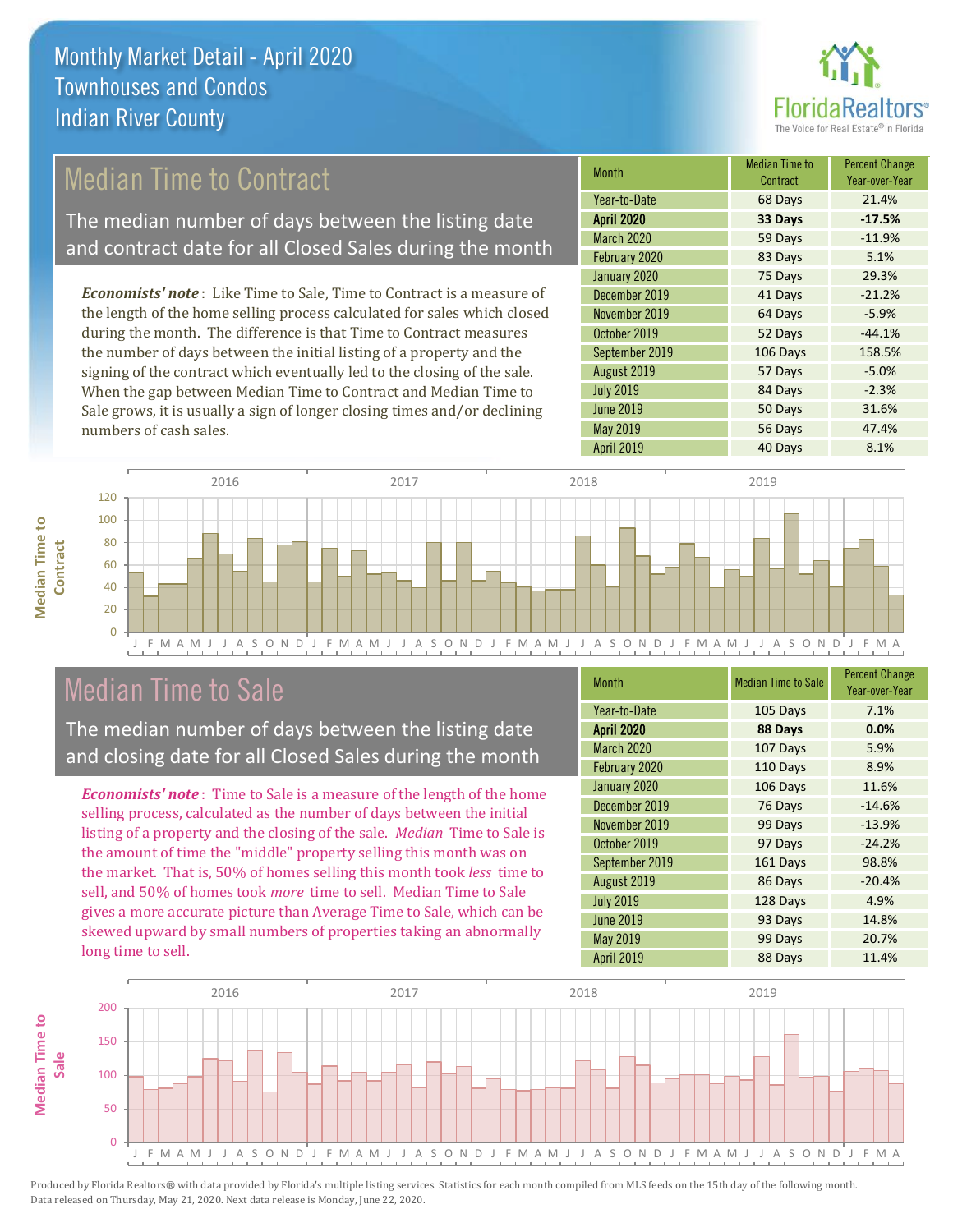distressed properties for sale.



| <b>New Pending Sales</b>                                                       | <b>Month</b>      | <b>New Pending Sales</b> | <b>Percent Change</b><br>Year-over-Year |
|--------------------------------------------------------------------------------|-------------------|--------------------------|-----------------------------------------|
|                                                                                | Year-to-Date      | 301                      | $-14.0%$                                |
| The number of listed properties that went under                                | <b>April 2020</b> | 46                       | $-49.5%$                                |
| contract during the month                                                      | <b>March 2020</b> | 70                       | $-27.1%$                                |
|                                                                                | February 2020     | 93                       | 19.2%                                   |
|                                                                                | January 2020      | 92                       | 8.2%                                    |
| <b>Economists' note</b> : Because of the typical length of time it takes for a | December 2019     | 57                       | 18.8%                                   |
| sale to close, economists consider Pending Sales to be a decent                | November 2019     | 55                       | $-5.2%$                                 |
| indicator of potential future Closed Sales. It is important to bear in         | October 2019      | 73                       | 62.2%                                   |
| mind, however, that not all Pending Sales will be closed successfully.         | September 2019    | 55                       | 12.2%                                   |
| So, the effectiveness of Pending Sales as a future indicator of Closed         | August 2019       | 63                       | $-21.3%$                                |
| Sales is susceptible to changes in market conditions such as the               | <b>July 2019</b>  | 67                       | 13.6%                                   |

J F M A M J J A S O N D J F M A M J J A S O N D J F M A M J J A S O N D J F M A M J J A S O N D J F M A  $\Omega$  $20$ 40 60 80 100 120 2016 2017 2018 2019

## New Listings

The number of properties put onto the market during the month

availability of financing for homebuyers and the inventory of

*Economists' note* : New Listings tend to rise in delayed response to increasing prices, so they are often seen as a lagging indicator of market health. As prices rise, potential sellers raise their estimations of value—and in the most recent cycle, rising prices have freed up many potential sellers who were previously underwater on their mortgages. Note that in our calculations, we take care to not include properties that were recently taken off the market and quickly relisted, since these are not really *new* listings.

| <b>Month</b>      | <b>New Listings</b> | <b>Percent Change</b><br>Year-over-Year |
|-------------------|---------------------|-----------------------------------------|
| Year-to-Date      | 438                 | $-17.5%$                                |
| <b>April 2020</b> | 90                  | $-21.1%$                                |
| <b>March 2020</b> | 112                 | $-18.2%$                                |
| February 2020     | 96                  | $-23.2%$                                |
| January 2020      | 140                 | $-9.7%$                                 |
| December 2019     | 81                  | 11.0%                                   |
| November 2019     | 123                 | 11.8%                                   |
| October 2019      | 132                 | 28.2%                                   |
| September 2019    | 65                  | $-8.5%$                                 |
| August 2019       | 85                  | $-18.3%$                                |
| <b>July 2019</b>  | 84                  | 29.2%                                   |
| <b>June 2019</b>  | 72                  | 2.9%                                    |
| May 2019          | 82                  | 9.3%                                    |
| <b>April 2019</b> | 114                 | $-2.6%$                                 |

June 2019 **71** 6.0% May 2019 **91** 15.2% April 2019 91 -2.2%



Produced by Florida Realtors® with data provided by Florida's multiple listing services. Statistics for each month compiled from MLS feeds on the 15th day of the following month. Data released on Thursday, May 21, 2020. Next data release is Monday, June 22, 2020.

**New Listings**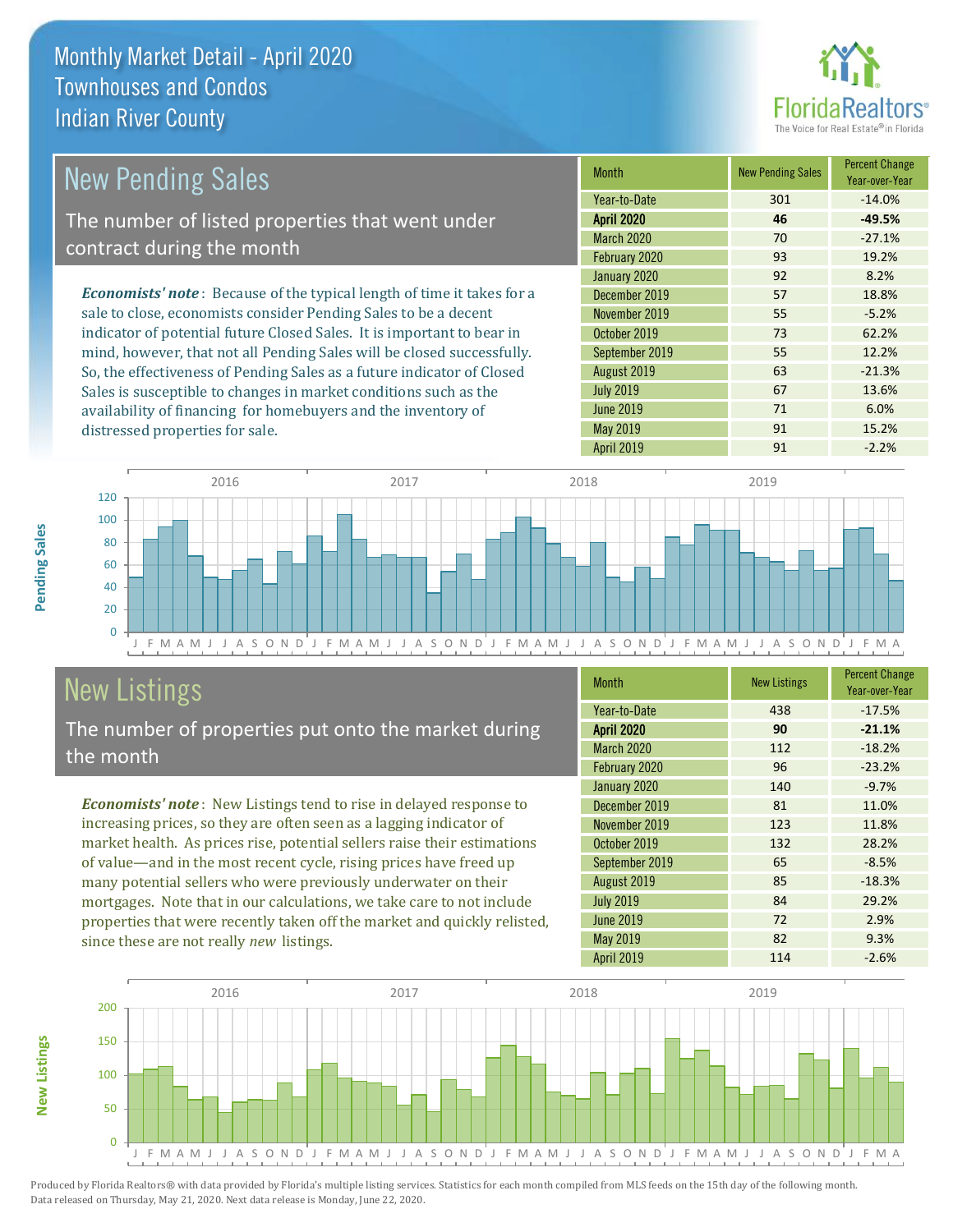

| <b>Inventory (Active Listings)</b><br>The number of property listings active at the end of<br>the month |  |                                                                              |              |
|---------------------------------------------------------------------------------------------------------|--|------------------------------------------------------------------------------|--------------|
|                                                                                                         |  | <b>Economists' note</b> : There are a number of ways to define and calculate | January 2020 |
|                                                                                                         |  |                                                                              | December 20  |
|                                                                                                         |  |                                                                              |              |

Inventory. Our method is to simply count the number of active listings on the last day of the month, and hold this number to compare with the same month the following year. Inventory rises when New Listings are outpacing the number of listings that go off-market (regardless of whether they actually sell). Likewise, it falls when New Listings aren't keeping up with the rate at which homes are going off-market.

| <b>Month</b>             | Inventory | <b>Percent Change</b><br>Year-over-Year |
|--------------------------|-----------|-----------------------------------------|
| <b>YTD (Monthly Avg)</b> | 542       | 2.8%                                    |
| <b>April 2020</b>        | 559       | 3.7%                                    |
| <b>March 2020</b>        | 544       | 2.6%                                    |
| February 2020            | 527       | $-1.9%$                                 |
| January 2020             | 539       | 7.6%                                    |
| December 2019            | 539       | 21.7%                                   |
| November 2019            | 511       | 12.8%                                   |
| October 2019             | 456       | 9.1%                                    |
| September 2019           | 418       | 14.5%                                   |
| August 2019              | 430       | 17.2%                                   |
| <b>July 2019</b>         | 443       | 26.2%                                   |
| <b>June 2019</b>         | 463       | 28.6%                                   |
| May 2019                 | 517       | 27.0%                                   |
| <b>April 2019</b>        | 539       | 27.4%                                   |



## Months Supply of Inventory

An estimate of the number of months it will take to deplete the current Inventory given recent sales rates

*Economists' note* : MSI is a useful indicator of market conditions. The benchmark for a balanced market (favoring neither buyer nor seller) is 5.5 months of inventory. Anything higher is traditionally a buyers' market, and anything lower is a sellers' market. There is no single accepted way of calculating MSI. A common method is to divide current Inventory by the most recent month's Closed Sales count, but this count is a usually poor predictor of future Closed Sales due to seasonal cycles. To eliminate seasonal effects, we use the 12-month average of monthly Closed Sales instead.

| Month                    | <b>Months Supply</b> | <b>Percent Change</b><br>Year-over-Year |
|--------------------------|----------------------|-----------------------------------------|
| <b>YTD (Monthly Avg)</b> | 8.0                  | 0.0%                                    |
| <b>April 2020</b>        | 8.1                  | 0.0%                                    |
| March 2020               | 7.5                  | $-6.3%$                                 |
| February 2020            | 7.5                  | $-7.4%$                                 |
| January 2020             | 7.6                  | $-1.3%$                                 |
| December 2019            | 7.7                  | 13.2%                                   |
| November 2019            | 7.5                  | 11.9%                                   |
| October 2019             | 6.7                  | 9.8%                                    |
| September 2019           | 6.1                  | 10.9%                                   |
| August 2019              | 6.2                  | 10.7%                                   |
| <b>July 2019</b>         | 6.4                  | 20.8%                                   |
| <b>June 2019</b>         | 6.9                  | 25.5%                                   |
| May 2019                 | 7.7                  | 24.2%                                   |
| <b>April 2019</b>        | 8.1                  | 24.6%                                   |

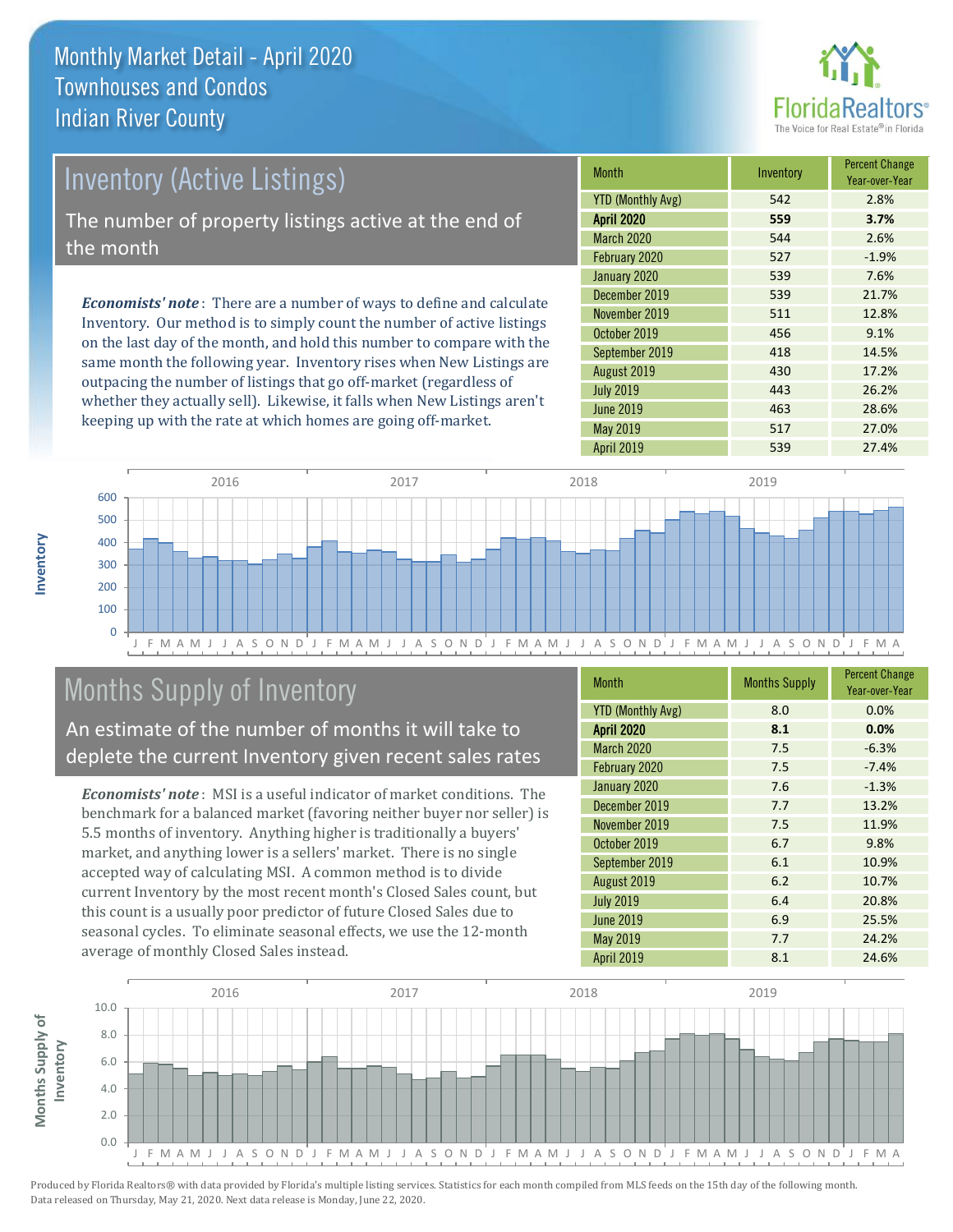

### Closed Sales by Sale Price

The number of sales transactions which closed during the month

*Economists' note:* Closed Sales are one of the simplest—yet most important—indicators for the residential real estate market. When comparing Closed Sales across markets of different sizes, we recommend comparing the percent changes in sales rather than the number of sales. Closed Sales (and many other market metrics) are affected by seasonal cycles, so actual trends are more accurately represented by year-over-year changes (i.e. comparing a month's sales to the amount of sales in the same month in the previous year), rather than changes from one month to the next.

| <b>Sale Price</b>     | <b>Closed Sales</b> | <b>Percent Change</b><br>Year-over-Year |
|-----------------------|---------------------|-----------------------------------------|
| Less than \$50,000    | 0                   | N/A                                     |
| $$50,000 - $99,999$   | 16                  | 6.7%                                    |
| $$100,000 - $149,999$ | 16                  | $-36.0%$                                |
| $$150,000 - $199,999$ | 3                   | $-75.0%$                                |
| \$200,000 - \$249,999 | 5                   | $-16.7%$                                |
| \$250,000 - \$299,999 | 5                   | 25.0%                                   |
| \$300,000 - \$399,999 | 6                   | $-14.3%$                                |
| \$400,000 - \$599,999 | 5                   | $-50.0%$                                |
| \$600,000 - \$999,999 | 1                   | $-92.9%$                                |
| \$1,000,000 or more   | $\mathfrak{p}$      | $-60.0%$                                |



### Median Time to Contract by Sale Price The median number of days between the listing date and contract date for all Closed Sales during the month

*Economists' note* : Like Time to Sale, Time to Contract is a measure of the length of the home selling process calculated for sales which closed during the month. The difference is that Time to Contract measures the number of days between the initial listing of a property and the signing of the contract which eventually led to the closing of the sale. When the gap between Median Time to Contract and Median Time to Sale grows, it is usually a sign of longer closing times and/or declining numbers of cash sales.

| <b>Sale Price</b>     | <b>Median Time to</b><br>Contract | <b>Percent Change</b><br>Year-over-Year |
|-----------------------|-----------------------------------|-----------------------------------------|
| Less than \$50,000    | (No Sales)                        | N/A                                     |
| \$50,000 - \$99,999   | 27 Days                           | $-18.2%$                                |
| $$100,000 - $149,999$ | 56 Days                           | 47.4%                                   |
| $$150,000 - $199,999$ | 149 Days                          | 547.8%                                  |
| \$200,000 - \$249,999 | 7 Days                            | $-84.4%$                                |
| \$250,000 - \$299,999 | 163 Days                          | 68.0%                                   |
| \$300,000 - \$399,999 | 11 Days                           | $-73.2%$                                |
| \$400,000 - \$599,999 | 23 Days                           | $-87.4%$                                |
| \$600,000 - \$999,999 | 107 Days                          | 167.5%                                  |
| \$1,000,000 or more   | 336 Days                          | 336.4%                                  |



**Median Time to Contract**

**Median Time to Contract** 

**Closed Sales**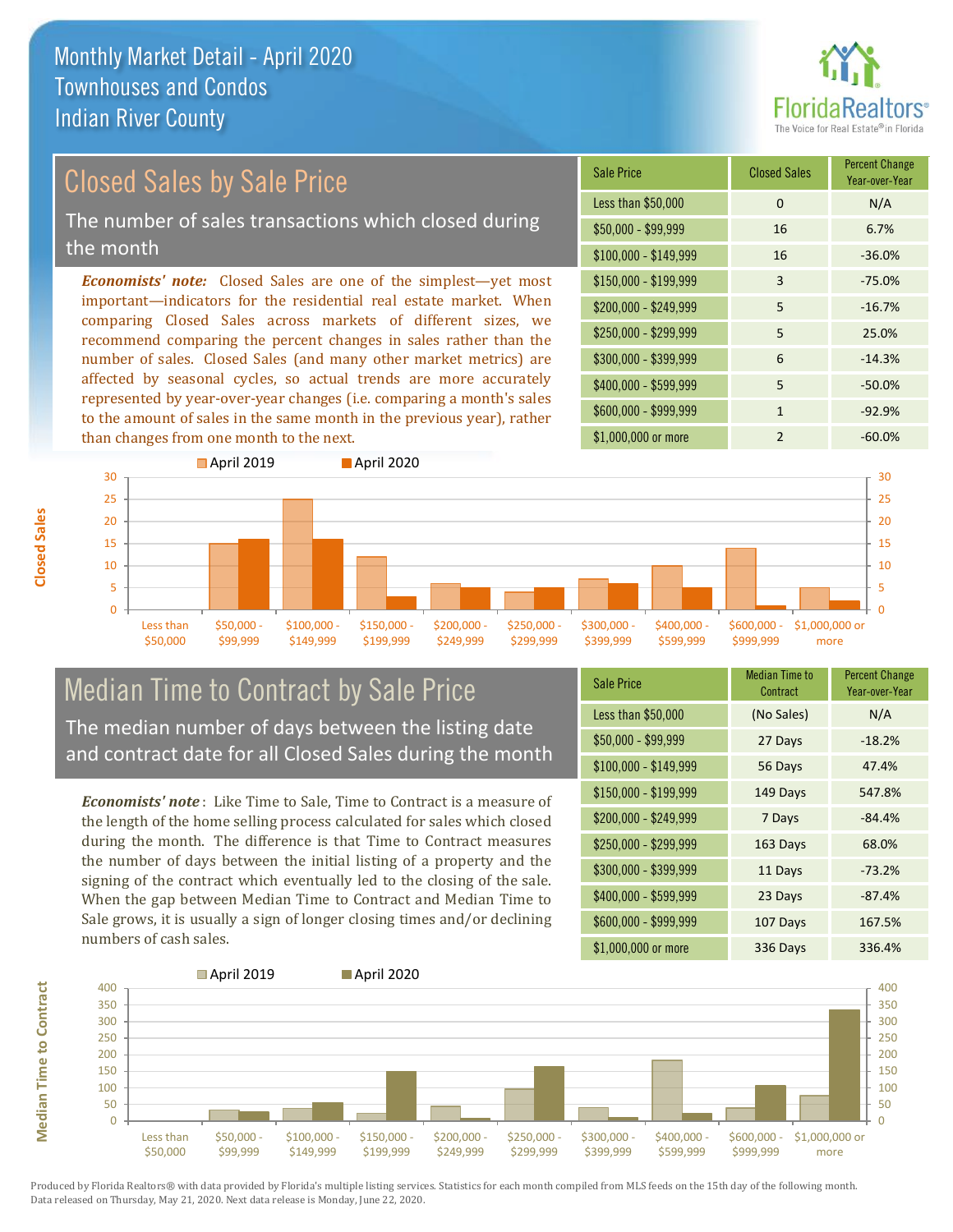

# New Listings by Initial Listing Price

The number of properties put onto the market during the month

*Economists' note:* New Listings tend to rise in delayed response to increasing prices, so they are often seen as a lagging indicator of market health. As prices rise, potential sellers raise their estimations of value—and in the most recent cycle, rising prices have freed up many potential sellers who were previously underwater on their mortgages. Note that in our calculations, we take care to not include properties that were recently taken off the market and quickly relisted, since these are not really *new* listings.

| <b>Initial Listing Price</b> | <b>New Listings</b> | <b>Percent Change</b><br>Year-over-Year |
|------------------------------|---------------------|-----------------------------------------|
| Less than \$50,000           | 0                   | N/A                                     |
| $$50,000 - $99,999$          | 13                  | $-55.2%$                                |
| $$100,000 - $149,999$        | 22                  | $-26.7%$                                |
| $$150,000 - $199,999$        | 9                   | $-40.0%$                                |
| \$200,000 - \$249,999        | 8                   | 60.0%                                   |
| \$250,000 - \$299,999        | 6                   | $-50.0%$                                |
| \$300,000 - \$399,999        | 7                   | 16.7%                                   |
| \$400,000 - \$599,999        | 7                   | 16.7%                                   |
| \$600,000 - \$999,999        | 7                   | 0.0%                                    |
| \$1,000,000 or more          | 11                  | 175.0%                                  |



### Inventory by Current Listing Price The number of property listings active at the end of the month

*Economists' note* : There are a number of ways to define and calculate Inventory. Our method is to simply count the number of active listings on the last day of the month, and hold this number to compare with the same month the following year. Inventory rises when New Listings are outpacing the number of listings that go off-market (regardless of whether they actually sell). Likewise, it falls when New Listings aren't keeping up with the rate at which homes are going off-market.

| <b>Current Listing Price</b> | Inventory | <b>Percent Change</b><br>Year-over-Year |
|------------------------------|-----------|-----------------------------------------|
| Less than \$50,000           | $\Omega$  | N/A                                     |
| $$50,000 - $99,999$          | 77        | 22.2%                                   |
| $$100,000 - $149,999$        | 91        | 18.2%                                   |
| $$150,000 - $199,999$        | 60        | 0.0%                                    |
| \$200,000 - \$249,999        | 39        | 77.3%                                   |
| \$250,000 - \$299,999        | 50        | $-7.4%$                                 |
| \$300,000 - \$399,999        | 71        | 1.4%                                    |
| $$400,000 - $599,999$        | 66        | $-4.3%$                                 |
| \$600,000 - \$999,999        | 57        | $-17.4%$                                |
| \$1,000,000 or more          | 48        | $-12.7%$                                |



Produced by Florida Realtors® with data provided by Florida's multiple listing services. Statistics for each month compiled from MLS feeds on the 15th day of the following month. Data released on Thursday, May 21, 2020. Next data release is Monday, June 22, 2020.

**Inventory**